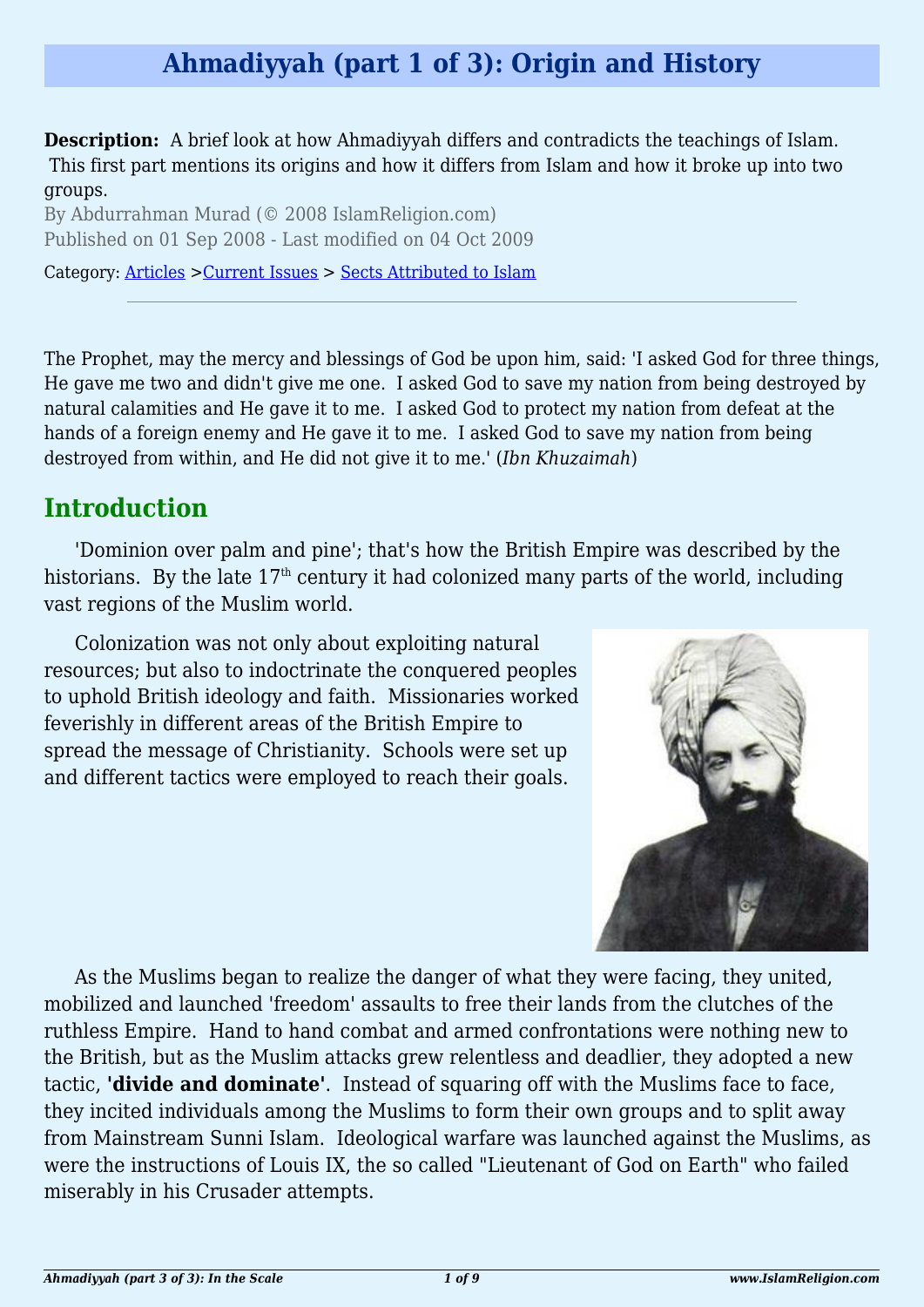One of the groups that formed during that time were the Qadiyani group, also known as Ahmadis, which came into existence in the year 1889.

## **Fable Steps to Fame**

Of course, not just anyone can come up and announce himself to be a 'Prophet' of God. Mirza Ghulam Ahmed understood this and took his mission one step at a time. Initially he claimed to be a Revivalist of Islam. He said: **"We are Muslims. We believe in the One God without a partner and in the Testimony of Faith. We believe in the Book of God, the Quran, in His Messenger Muhammad. We believe in angels, the resurrection, Hell and Paradise. We observe the prescribed prayers and the fast. We turn to the Qibla for prayers and forbid ourselves what is forbidden by God and His Prophet and permit ourselves what is permitted. We add not a thing to the Islamic Law, nor subtract any thing from it. Islamic law is above change."**

With claims such as this and possessing powerful articulate skills, he was able to gain considerable ground with many Muslims. In the year 1891 he claimed to be the 'Promised Messiah' and the Mahdi. Finally, in the year 1901 he took the plunge and announced that he was a Prophet of God.

## **The 31 flavors of Qadiyanism...**

In order for Mirza to gain favor with all people, he incorporated into his faith elements of every religion that was present in his area; thus, his doctrine incorporated Indian, Sufi, Islamic, and Western elements.

Mirza Ghluam Ahmed had claimed so many things that it is difficult to chronologically arrange them.

a. He claimed to be God and the Creator of the Heavens and the Earth. He has written, **"I saw in my dreams that I AM ALLAH/God and I believed, no doubt I am The One Who created the Heavens."** [Aaina-e-Kamaalaat]

b. He claimed to be nine prophets. He said, "I am Adam. I am Noah. I am Abraham. I am Ishmael. I am Moses. I am Jesus and I am Muhammad." [Roohaani Khazaaim]

c. He claimed to be the mother of Prophet Jesus and then he claimed to be Prophet Jesus himself. He said the 'first God' converted him into Mary. After two years, God made him pregnant for ten months, after which God converted him into Jesus. [Roohaani Khazaain]

d. He claimed that he was Muhammad, the Messenger of God. "*Muhammad is the Messenger of God and those with him are hard against the disbelievers and merciful amongst themselves."* (Quran 48:29) He claimed that in this divine revelation, he himself was named Muhammad and also the Messenger. [Roohaani Khazaain, vol. 18, page 207]

e. He claimed to be the Mahdi and the Promised Messiah, though he did not fulfill any of the conditions laid by Prophet Muhammad regarding the Mahdi and the Promised Messiah.

f. In a lecture given in Sialkot in 1904, he declared that God had informed him that Krishna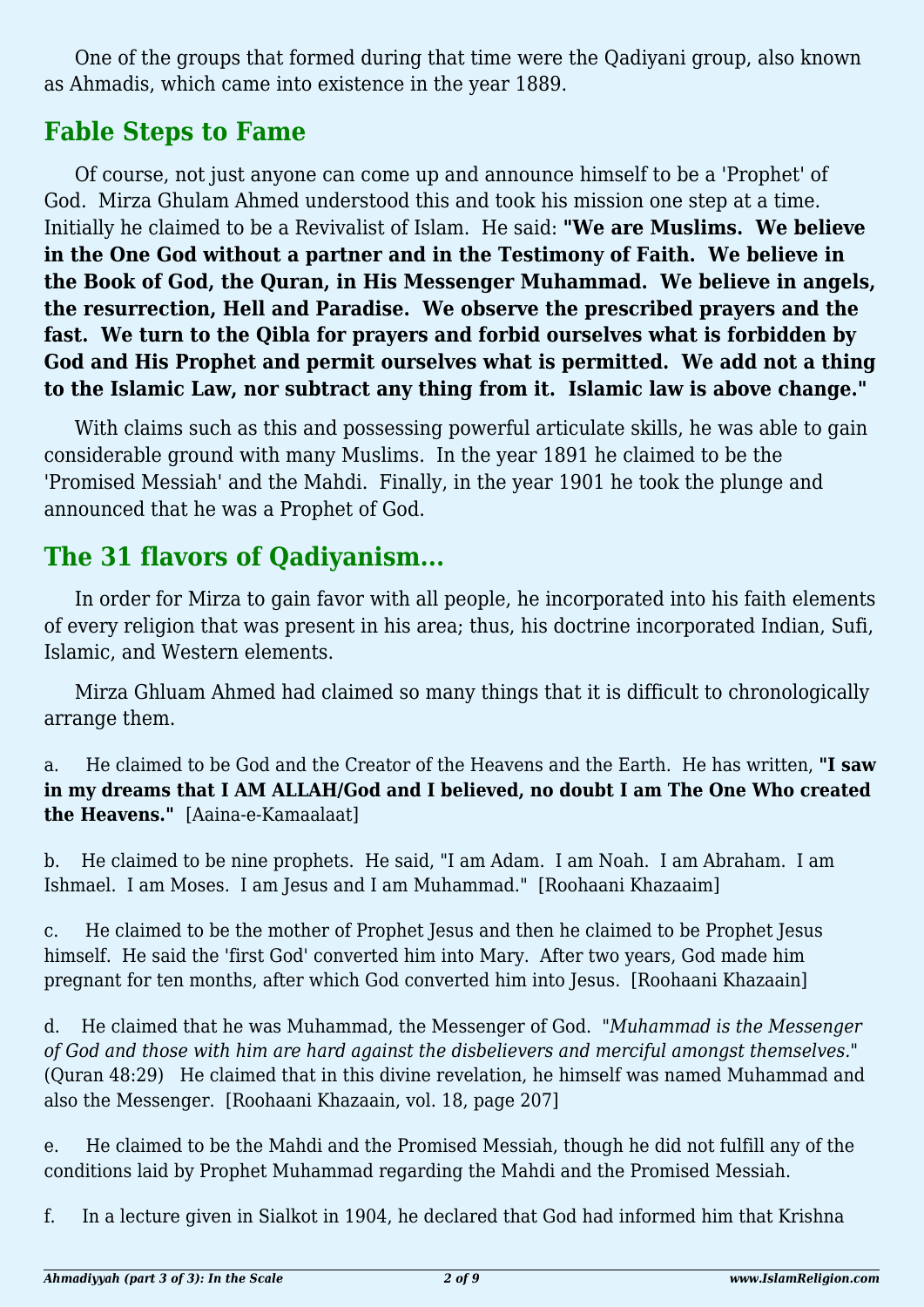who had appeared among the Aryas thousands of years ago was indeed a prophet of God upon whom the Holy Spirit descended from God, but that later his teachings were corrupted and he began to be worshipped. Here he claimed that he was the avatar whom the Hindus were awaiting in the latter days, and that he had appeared in the likeness of Krishna invested with the same qualities.[\[1\]](#page-2-0)

#### <span id="page-2-3"></span>**Breakout**

The Ahmadiyah group split into two individual groups. This occurred after the death of Hakim Noor-ud-Din, the first successor of Mirza Ghulam Ahmed. The first group is known as **'Ahmadiyya Muslim Community'** and the second, the smaller one, is known as **'Lahore Ahmadiyya Movement for the Propagation of Islam'**.

The differences between the two can be summarized in two points. The first point is their belief regarding the prophethood of Mirza Ghulam Ahmed. The Lahore Ahmadiyya group considers Mirza Ghulam Ahmad a Prophet in the metaphorical sense of the word; whereas, the Ahmadiyyah Muslim Community holds that Mirza Ghulam Ahmad was a Prophet, holding all necessary qualities a Prophet should have.

The second difference is how they view mainstream Sunni Muslims. The Lahore Ahmadiyya group believes that any person who professes the Testimony of Faith to be a Muslim, and cannot be called a non-Muslim[.\[2\]](#page-2-1)

<span id="page-2-5"></span><span id="page-2-4"></span>The Ahmadiyya Muslim Community believes that any Muslim who has not accepted Mirza Ghulam Ahmad's claim is a non-Muslim, even if the person has not even heard the name of Mirza Ghulam Ahmad in his life[.\[3\]](#page-2-2)

<span id="page-2-0"></span>Endnotes:

[\[1\]](#page-2-3) http://en.wikipedia.org/wiki/The\_claims\_of\_Mirza\_Ghulam\_Ahmad

<span id="page-2-1"></span>[\[2\]](#page-2-4) http://aaiil.info/misconceptions/muslim/whois.htm

<span id="page-2-2"></span>[\[3\]](#page-2-5) http://www.ahmadiyya.org/qadis/takfir2.htm

# **Ahmadiyyah (part 2 of 3): Blasphemous Qadiyani Beliefs**

By Abdurrahman Murad (© 2008 IslamReligion.com) Published on 01 Sep 2008 - Last modified on 04 Oct 2009

Category: [Articles](http://www.islamreligion.com/articles/) >[Current Issues](http://www.islamreligion.com/category/83/) > [Sects Attributed to Islam](http://www.islamreligion.com/category/86/)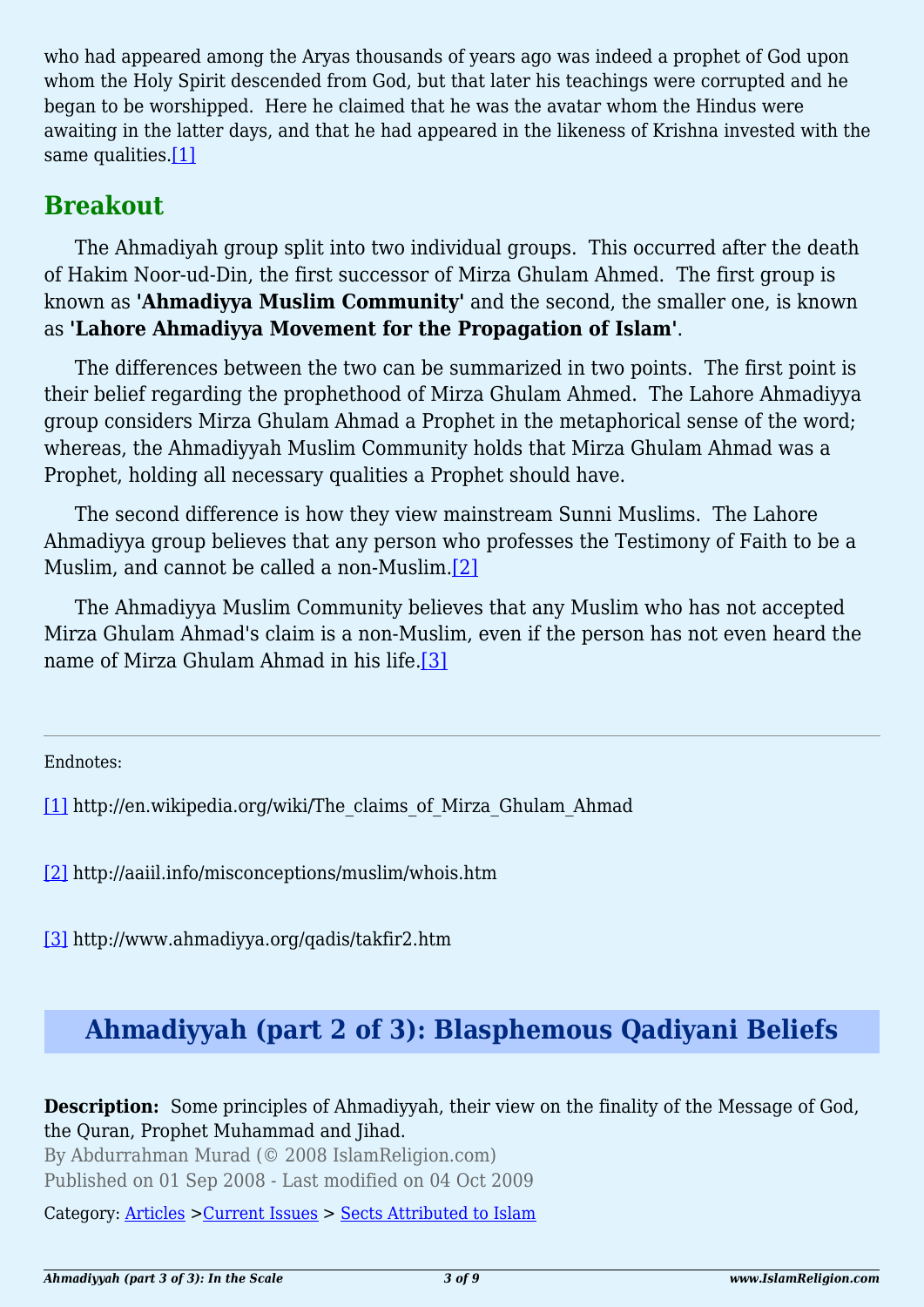### **Finality of the Message of God**

Mirza Ghulam Ahmed claimed to be a true 'Muslim' in some of his works and speeches; but, at the same instance, many of his blasphemous statements can be found 'scattered' in his books. He said, while openly degrading Islam: **"We believe that a religion which does not have the continuity of Prophethood** (as in Islam) **is a dead religion. We call the religions of the Jews, the Christians and the Hindus dead only because now there are no prophets in them. If this were the position in Islam too, we would be no more than mere storytellers! Why do we regard it superior to other religions?"** *(Malfoozat-e-Mirza, Vol. 10, page 127)*

He also said: **"How absurd and false it is to believe that after the Holy Prophet (Muhammad) the door of the divine revelation has been closed forever and that there is no hope of it in the future till the Day of Resurrection! Can a religion having no direct trace of Almighty God be called a religion? say, by Almighty God, that in this age there is no one more fed up than myself with such a religion! I name such a religion as 'Satanic' religion and not a divine one. I believe that such a religion guides towards Hell and keeps one blind in life."** *(Zamima Braheen-e-Qadianism, Part V, Roohani Khazain, Vol.21, p354)*

From these quotes it is quite clear that Mirza Ghulam Ahmed despises the religion of Islam and claims it to be a 'dead' religion because the 'chain' of prophethood has ended. Conveniently enough, he was chosen to be a Prophet of God to 'complete' Islam and keep it alive!

As Muslims, we believe that the Message of Islam was completed before the death of Prophet Muhammad. God says: **"This day I have perfected for you your religion and completed My favor upon you and have approved for you Islam as religion." (Quran 5:3)**

We believe that no Prophet will come after Prophet Muhammad. He is the final Prophet of God to mankind. God says: **"Muhammad is not the father of [any] one of your men, but [he is] the Messenger of God and the last of the Prophets."** (Quran 33:40)

The Prophet prophesized that a number of 'quacks' would emerge, each claiming to be a Prophet. He said: **"Indeed, there will be in my nation thirty liars; each claiming to be a prophet. I am the last of the Prophets; no prophet will come after me." (** *Tirmidthi***)**

The Prophet said: "The tribe of Israel was guided by prophets. When a prophet passed away, another prophet succeeded him. But no prophet will come after me; only caliphs will succeed me." (*Saheeh Al-Bukhari*)

The Prophet foretold that every one hundred years, God would send a person who would revive the religion of Islam. He said: **"Indeed God will send a revivalist at the**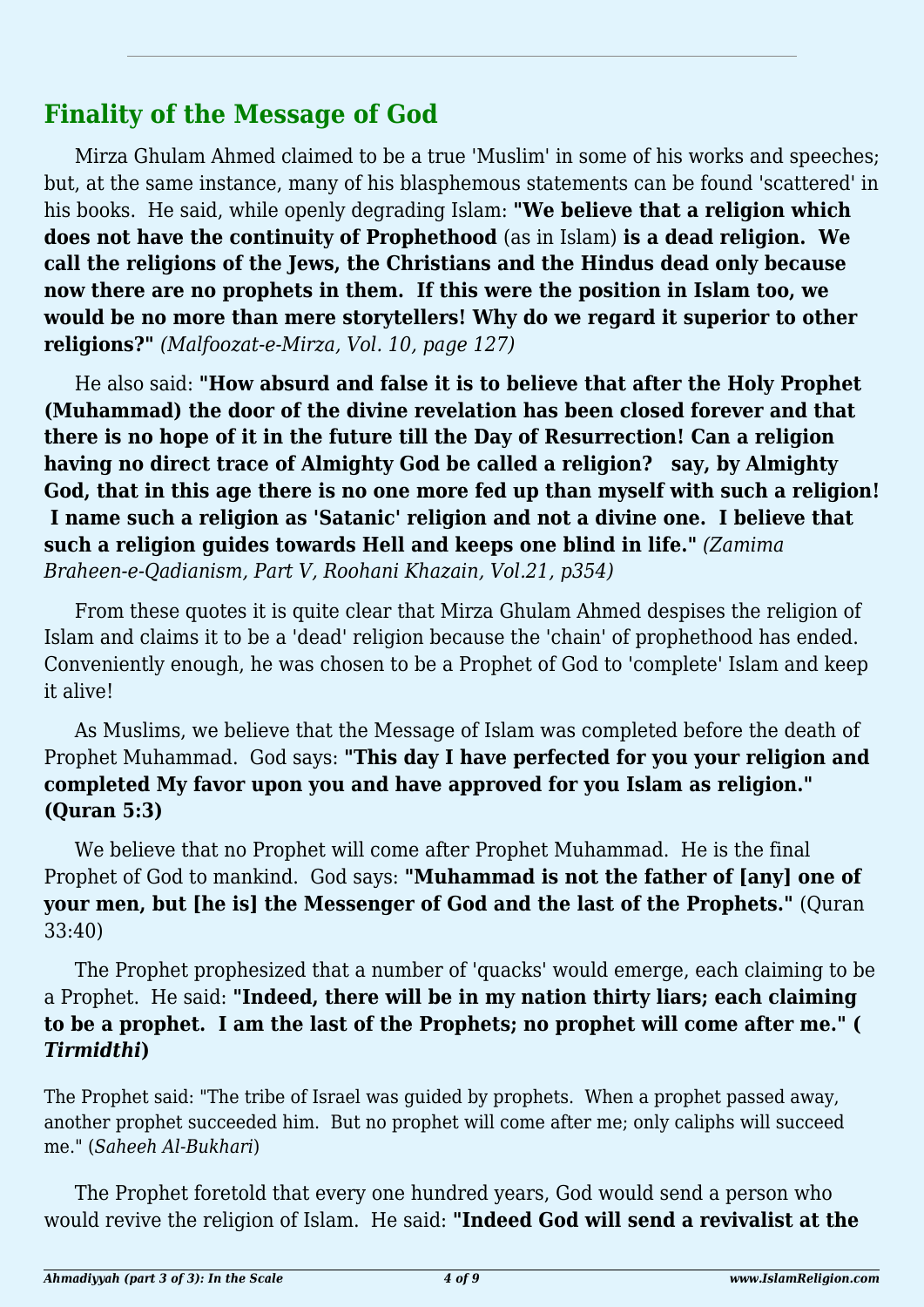#### **head of every one hundred years to revive the religion of Islam."** (*Abu Dawood*)

These revivalists have no 'divine' connections. They carry the traits of a true, believing Muslim. They would work strenuously to bring people back to the texts of the Quran and Prophet Way.

## **Quran**

Mirza Ghulam Ahmed said: "Quran is God's Book and words of my mouth." *(Advertisement dated 15th March 1897, Roohani Khazain vol.22 p.87)*

After this blasphemous claim, Mirza Ghulam Ahmed began to interpret the Quran as he liked and felt necessary. Each time a verse of the Quran seemed to pose a 'threat' to his claim, he simply reinterpreted the meaning to suit his whims. Prior to his claim of being a Prophet, Mirza Ghulam Ahmed strictly adhered to the proper understanding of textual proofs. He even viewed the verse of the Quran which stated that Prophet Muhammad was the last of the Prophets to be exactly that, clear evidence that Prophet Muhammad was the last Prophet to mankind. After his claim of Prophethood, he revisited this text and reinterpreted it to mean that Prophet Muhammad was not the final Prophet to mankind; but, that his prophethood signified a 'seal of approval', i.e. that he was the beauty of the Prophets and Messengers and their best, but not the last!

Mirza claimed that a number of the verses of the Quran were revealed to him to signify his grandeur. He claimed that the following verses were among many that were revealed to him again.

- **a. "Say***,* **if you really love Allah, then follow me." (Quran 3:31)**
- **b. "And We have not sent you but as a Mercy for All the Worlds." (Quran 21:107)**
- **c. "He is the one who has sent His Messenger with guidance." (Quran 9:33)**

In this manner, his followers became 'companions', his family became 'Ahlul-Bait' (i.e. the members of the respected family) and his wife became 'Mother of the Believers.'

In order to protect himself, he said: **"Yes, in support (of our claims) we also present those Prophet Traditions which are according to Quran and do not contradict my 'divine revelation'. As for the rest of the Prophetic Traditions, I toss them aside like wastepaper."** (Roohani Khazain vol.19 p.140)

Muslims believe that the Quran are the words of God, they were revealed to Prophet Muhammad through the Arch-Angel Gabriel, may the mercy and blessings of God be upon him. God says: **"Indeed, it is We who sent down the Quran and indeed, We will be its guardian." (Quran 15:9)**

Interpreting the Quran is not left up to just anyone; there are levels of the interpretation of the Quran, the highest of which is interpreting the Quran with the Quran. The second level is interpreting the Quran with authentic prophetic narrations. The third level, is interpreting the Quran with the Companions' statements. The fourth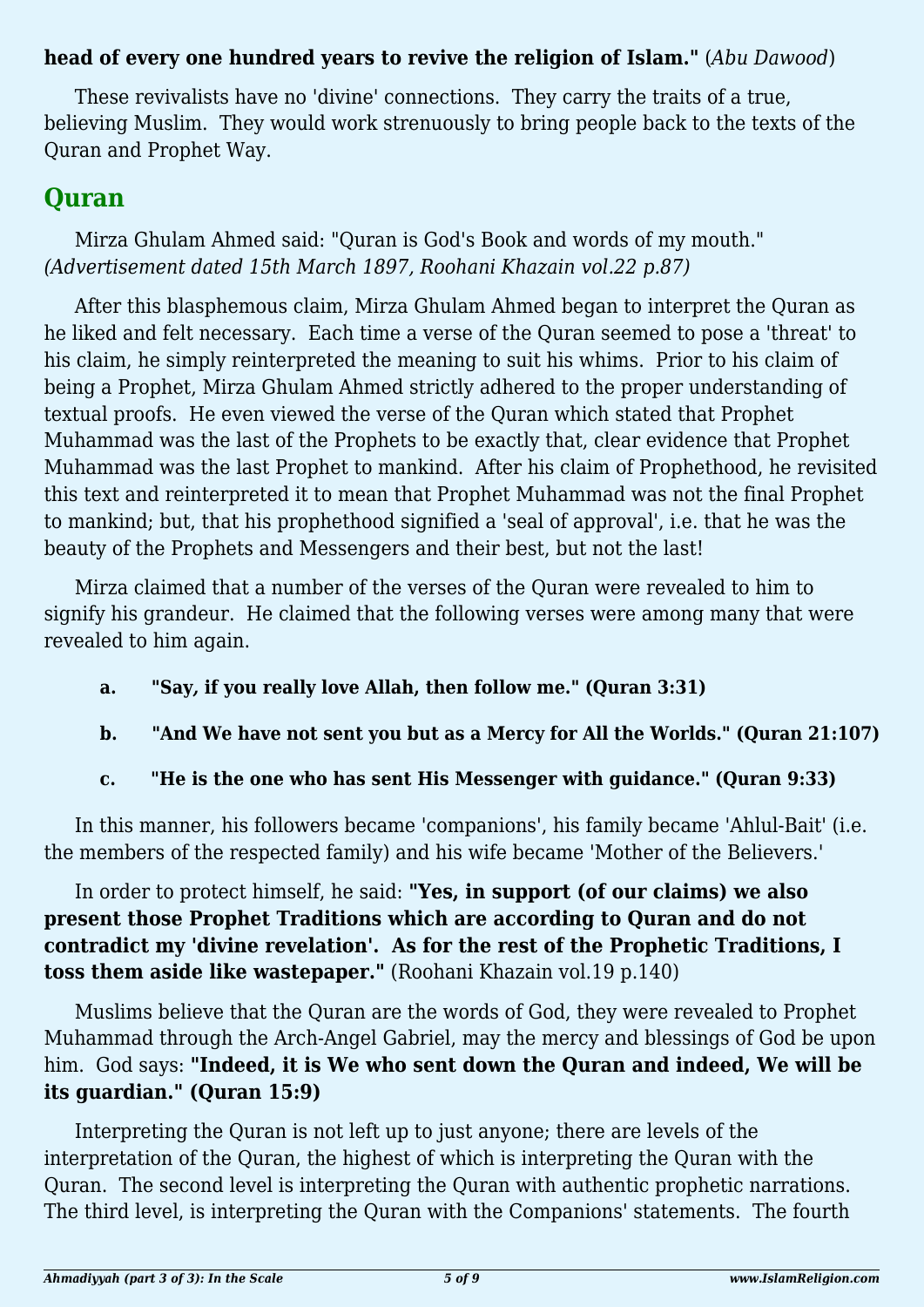level, which is a weaker level, is to interpret the Quran through language (like a translation of the meanings of the Quran). One cannot interpret any verse the way they fancy!

# **Prophet Muhammad**

The followers of Mirza claim that Mirza was superior to Prophet Muhammad. They claim: **"The mental development of the Promised Messiah (i.e. the Mirza Qadiani) was higher than that of the Holy Prophet Muhammad. And this is only a part of the superiority which the Promised Messiah has over the Holy Prophet. The mental faculties of the Holy Prophet could not manifest fully owing to the deficiency of civilization; although the ability existed. They have now manifested themselves fully through the Promised Messiah by virtue of the advancement of civilization."** (Review of Religions, May 1929, Qadiani Mazhab, p.266, 9th Ed. Lahore)

Mirza further degraded Prophet Muhammad stating that part of his revelation was false, and that he misunderstood parts of the revelation given to him by God! (Roohani Khazain vol.3 pp.166-167)

He even ridiculed God Almighty and the Prophet, saying: **"And God chose such a despicable place to bury the Holy Prophet which is extremely smelly, dark and cramped!"** (Roohani Khazain vol.17 p.205)

As Muslims we love and respect Prophet Muhammad. We do not ascribe to him divine attributes. God says: **"Say** (O Muhammad)**, "I am only a man like you, to whom has been revealed that your god is one God."** (Quran 18:110)

The claims of Mirza need no response, but it is noteworthy to mention how Mirza died! He died in a shameful way, in a public toilet in Lahore while having been stricken with cholera[!\[1\]](#page-6-0)

## <span id="page-5-0"></span>**Jihad**

One of the fundamentals that we are taught in Islam is self-defense. When someone harms us, we don't simply 'turn our cheek'. We defend ourselves. Defending yourself and protecting yourself from a foreign invader is something that no human being will dispute. One cannot simply cancel out Jihad by some ill perceived notion that he is receiving a 'command from God'!

Mirza Ghulam Ahmed was truly the ideal British Agent! He openly said: **"For the sake of British Government, I have published and distributed 50,000 leaflets in this country (i.e. India) and other Islamic countries, the result of which was that hundreds of thousands of people have given up their 'filthy' ideas about Jihad."** *(Roohani Khazain vol. 15 p.114)*

He also said: **"From my early age till now when I am 65 years of age, I have been engaged, with my pen and tongue, in an important task to turn the hearts of Muslims towards the true love and goodwill and sympathy for the British Government, and to obliterate the idea of Jihad from the hearts of stupid**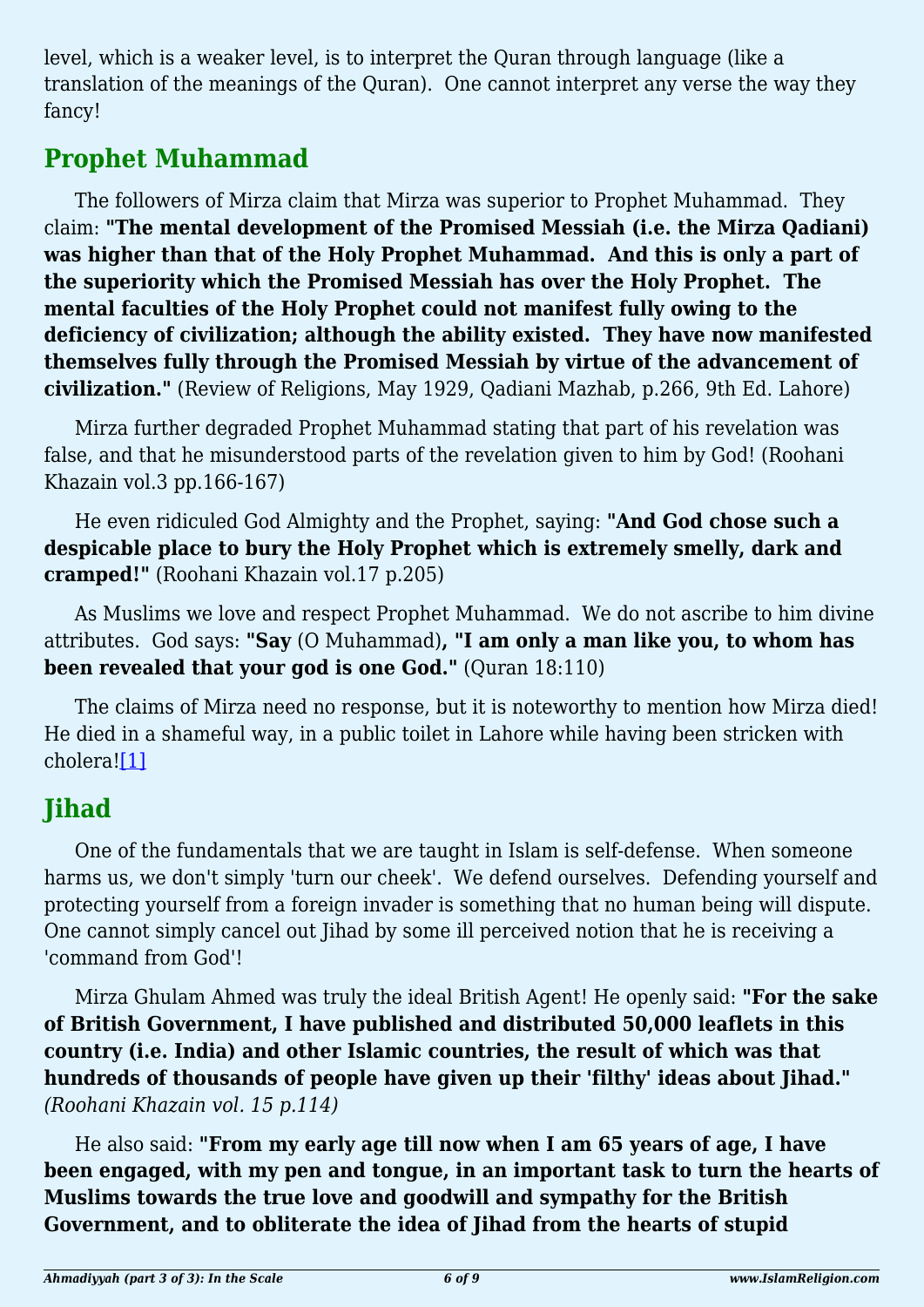#### **Muslims."** *(Kitab-ul-Bariyah, Roohani Khazain vol. 13 p.350)*

Mirza supposedly, and quite conveniently, 'received' divine revelation from God that 'Jihad' was abrogated and no longer a part of Islam! He said: **"From today human Jihad which is done by sword, is being abrogated by the order of God. From now on, anyone who lifts a sword on a Kafir/non-Muslim and calls himself a Ghazi/fighter for the sake of God, is disobeying that Messenger** (i.e. Muhammad). **After my arrival, there is no Jihad with the sword. We have raised the flag of Peace and Friendliness."** (Collection of Advertisement p.295, vol.3)

<span id="page-6-0"></span>Endnotes:

[\[1\]](#page-5-0) (http://www.islamicparty.com/commonsense/18qadi.htm)

# **Ahmadiyyah (part 3 of 3): In the Scale**

**Description:** Concluding part of the Ahmadiyyah article, includes a quick overview of the fallacies of Mirza Ghulam Ahmed, and the stance of mainstream Muslims towards Ahmadiyyah. By Abdurrahman Murad (© 2008 IslamReligion.com) Published on 01 Sep 2008 - Last modified on 10 Sep 2008

Category: [Articles](http://www.islamreligion.com/articles/) >[Current Issues](http://www.islamreligion.com/category/83/) > [Sects Attributed to Islam](http://www.islamreligion.com/category/86/)

# **Fallacies of a 'so-called' Prophet**

Every Messenger and Prophet sent by God was aided with a number of miracles. Knowing this, Mirza had to settle for 'prophecies' which he said would materialize in his life; this was done as a bid to cement his call to Prophethood. Now the tricky part with making a prophecy, on the part of a quack, is that you have to convince people. Mirza wrote: "**God revealed to me that frequent rains will come down. Due to their frequency villages will be destroyed. After them, severe earthquakes will follow.**"

Some of his followers were ecstatic, their leader had spoken! In fact, this does not qualify as a 'prophecy' He didn't say where and when this torrential rainfall would occur... of course, logically speaking; this is bound to happen just about anywhere on the face of earth!

With prophecies like these, he wasn't able to bring 'on-board' the followers he was looking for. So he had to 'upgrade' the prophecies he was supposedly receiving from God, so on February 20, 1886 he declared that indeed God revealed to him that he would marry blessed women and would have numerous children from these new wives. At the time of this prophecy he was 46 years old, he did not marry anyone despite his desperate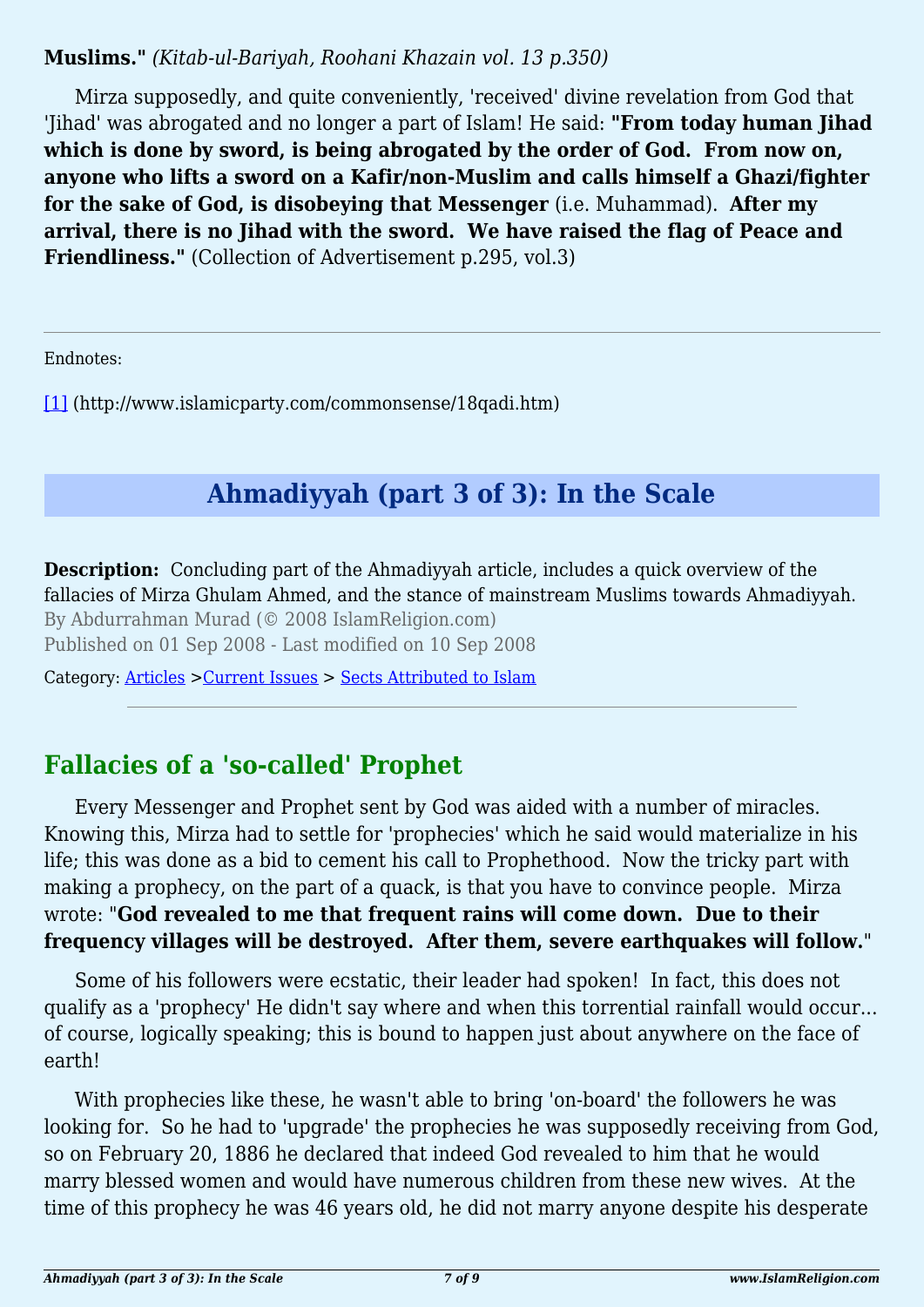bid to marry 'Muhammadi Begum'.

Muhammadi Begum was the daughter of Ahmad Beg, who was one of his followers. Mirza Ghulam Ahmed asked her father to marry her to himself which he refused. Out of desperation, Mirza proclaimed that he would marry her because this was the decree of God. He offered bribes and great amounts of wealth to Ahmad Beg, but it didn't work. He thereafter begged him to marry his daughter, but when this failed, threats were issued against him. Ahmad Beg did not budge from his position and married his daughter to an ordinary soldier. At this, Mirza proclaimed that the husband of Muhammadi would die soon afterwards and that he would marry her. He fixed a period of three years for this to materialize...Twenty two years later Ghulam Ahmad died but the soldier lived for another forty years and she lived even longer!

An example of another failed prophecy was with the Christian, Abdullah Atham. A debate ensued between this individual and Mirza in the year 1893. Neither of the two succeeded in this debate, but Mirza was very insulted. On June 5, 1883 he announced that he had been informed by God that Abdullah Atham would die within fifteen months, i.e. by September 5, 1894. The deadline came and went and Abdullah Atham lived for a long time after.

Dr. Abdul-Hakim, a Sunni Muslim, entered into a discussion with Mirza Ghulam Ahmad and then challenged him to an open debate, in which he called him a liar. Mirza didn't take this too well, so he prophesized that Abdul-Hakim would die during his life. On May  $4<sup>th</sup>$ , 1907 Dr. Abdul Hakim responded with his own prediction that Ghulam Ahmad would die before him. Ghulam Ahmad died within a year on May 26<sup>th</sup>, 1908, at the age of 68 and Dr. Abdul Hakim lived for many years after him.

After two disappointments and proving himself to be a false prophet, he announced again that God had given him the news, **"Verily, We give you tidings of a meek boy."** He announced the date of the birth of the boy to be September  $16<sup>th</sup>$ , 1907 which was never fulfilled. On October 1907 he pronounced yet another revelation from God, **"I shall soon bestow upon you a righteous boy"** and his name was announced to be Yahya. This son never came, proving beyond doubt that he was never a Prophet!

## **Muslims Position Towards the Qadiyanis**

The Qadiyanis also known as Ahmadis and Mirzais, have been declared as non-Muslims by thousands of Muslim scholars. The following statement was issued by the Islamic Fiqh Council:

The claim that Mirza Ghulam Ahmed was a Prophet and that he received revelation makes him and anyone who agrees with him an apostate, who has left the folds of Islam. As for the Lahoris, (**Lahore Ahmadiyya Movement for the Propagation of Islam**) they are like the mainstream Qadiyanis. The same ruling of apostasy applies to them as well, in spite of their claim that Mirza was a 'shadow and manifestation of Prophet Muhammad'.  $[1]$ 

<span id="page-7-0"></span>This was also mentioned in the World Muslim League Conference, held in Makkah,